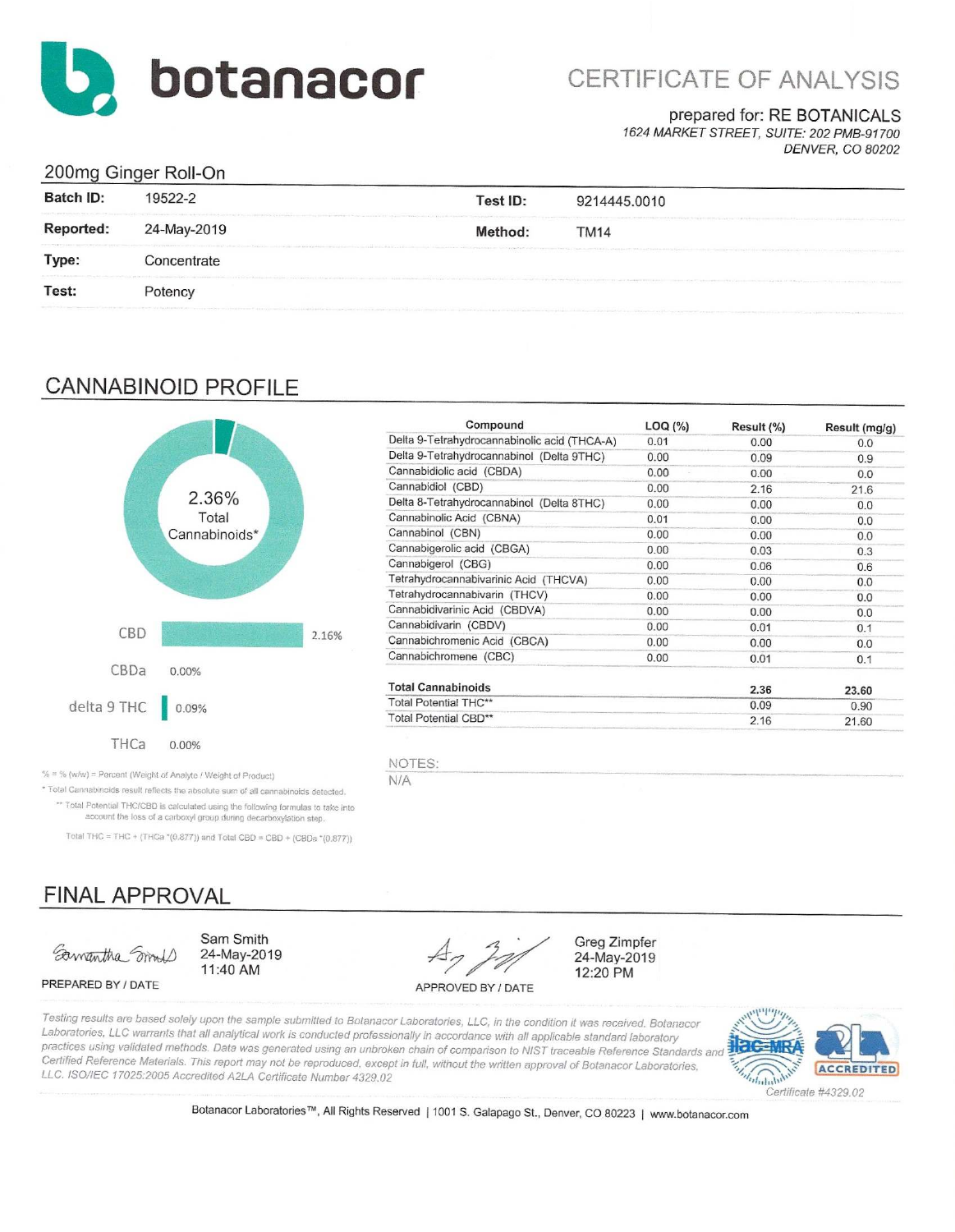

# CERTIFICATE OF ANALYSIS

#### prepared for: RE BOTANICALS

1624 MARKET STREET, SUITE: 202 PMB-91700 **DENVER, CO 80202** 

## 200mg Ginger Roll-On

| 19522-2                                                                                                                                                                                                                                                    | Test ID: | 5693464.003                                                                                                                                                                                                                           |                                                                                                                                                                                                                                                                                                                                                                                                                                                                 |
|------------------------------------------------------------------------------------------------------------------------------------------------------------------------------------------------------------------------------------------------------------|----------|---------------------------------------------------------------------------------------------------------------------------------------------------------------------------------------------------------------------------------------|-----------------------------------------------------------------------------------------------------------------------------------------------------------------------------------------------------------------------------------------------------------------------------------------------------------------------------------------------------------------------------------------------------------------------------------------------------------------|
| 29-May-2019                                                                                                                                                                                                                                                | Method:  | In a state with problem of a control of the company of the state of the company of the company of the company of the company of the company of the company of the company of the company of the company of the company of the<br>TM04 |                                                                                                                                                                                                                                                                                                                                                                                                                                                                 |
| Concentrate                                                                                                                                                                                                                                                |          |                                                                                                                                                                                                                                       |                                                                                                                                                                                                                                                                                                                                                                                                                                                                 |
| and the first control of the control of the control of the control of the control of the control of the control of the control of the control of the control of the control of the control of the control of the control of th<br><b>Residual Solvents</b> |          |                                                                                                                                                                                                                                       |                                                                                                                                                                                                                                                                                                                                                                                                                                                                 |
|                                                                                                                                                                                                                                                            |          |                                                                                                                                                                                                                                       | The contraction of the contract of the second interest of the contract of the contract of the contract of the contract of the contract of the contract of the contract of the contract of the contract of the contract of the<br>or advertised in consideration of the effective contractor of production and the complete the production of the second term of the second term of the second term and the complete of the second contract of the complete of t |

## **RESIDUAL SOLVENTS**

| Solvent                                 | Reportable Range (ppm) | <b>Result (ppm)</b> |
|-----------------------------------------|------------------------|---------------------|
| Propane                                 | $100 - 2000$           | $\bf{0}$            |
| <b>Butanes</b><br>(Isobutane, n-Butane) | $100 - 2000$           | $\mathbf 0$         |
| Pentane                                 | $100 - 2000$           | $\boldsymbol{0}$    |
| Ethanol                                 | $100 - 2000$           | 0                   |
| Acetone                                 | $100 - 2000$           | 0                   |
| <b>Isopropyl Alcohol</b>                | $100 - 2000$           | $\bf 0$             |
| Hexane                                  | $6 - 120$              | 0                   |
| Benzene                                 | $0.2 - 4$              | 0.0                 |
| Heptanes                                | $100 - 2000$           | $\mathbf 0$         |
| Toluene                                 | 18 - 360               | $\mathbf 0$         |
| Xylenes<br>(m,p,o-Xylenes)              | $43 - 860$             | $\,0\,$             |

#### NOTES:

Free from visual mold, mildew, and foreign matter.

**FINAL APPROVAL** 

Samantha Smoll

Sam Smith 29-May-2019 12:59 PM

 $\nexists$ 

**Greg Zimpfer** 29-May-2019 1:09 PM

#### PREPARED BY / DATE

APPROVED BY / DATE

Testing results are based solely upon the sample submitted to Botanacor Laboratories, LLC, in the condition it was received. Botanacor Laboratories, LLC warrants that all analytical work is conducted professionally in accordance with all applicable standard laboratory practices using validated methods. Data was generated using an unbroken chain of comparison to NIST traceable Reference Standards and Certified Reference Materials. This report may not be reproduced, except in full, without the written approval of Botanacor Laboratories, LLC. ISO/IEC 17025:2005 Accredited A2LA Certificate Number 4329.02



Botanacor Laboratories™, All Rights Reserved | 1001 S. Galapago St., Denver, CO 80223 | www.botanacor.com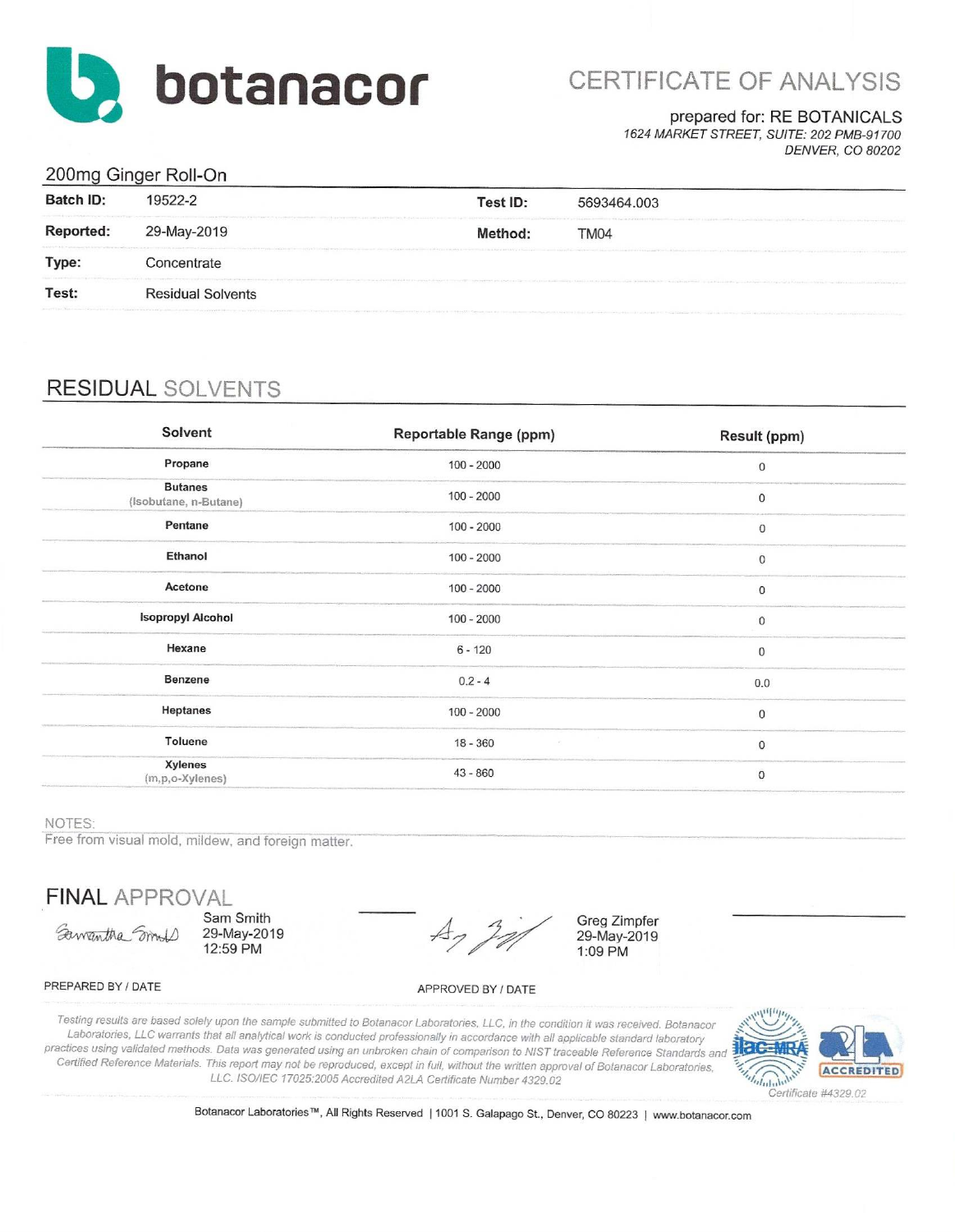

# CERTIFICATE OF ANALYSIS

### prepared for: RE BOTANICALS

1624 MARKET STREET, SUITE: 202 PMB-91700 DENVER, CO 80202

## 200mg Ginger Roll-On

| Batch ID: | 19522-2                                                                                                                    | Test ID: | 4204267.003                                                                                                                                                                                                      |
|-----------|----------------------------------------------------------------------------------------------------------------------------|----------|------------------------------------------------------------------------------------------------------------------------------------------------------------------------------------------------------------------|
| Reported: | Warrent to be provided, which is the second of a guess of the fundamental discussion of a state of the con-<br>29-May-2019 | Method:  | Concentrate - Test Methods: TM05, TM06                                                                                                                                                                           |
| Type:     | Concentrate                                                                                                                |          | Company of the Company of States and States and States and States and States and States and States                                                                                                               |
| Test:     | Microbial Contaminants                                                                                                     |          | EXPERIMENTATION CONTINUES INTO A REPORT OF THE PROPERTY OF CONTINUES INTO A REPORT OF THE CONTINUES INTO A REPORT OF THE CONTINUES INTO A REPORT OF THE CONTINUES. THE CONTINUES INTO A REPORT OF THE CONTINUES. |

## **MICROBIAL CONTAMINANTS**

| Contaminant                    | Result (CFU/g)* |  |
|--------------------------------|-----------------|--|
| <b>Total Aerobic Count**</b>   | None Detected   |  |
| <b>Total Coliforms**</b>       | None Detected   |  |
| <b>Total Yeast and Molds**</b> | None Detected   |  |
| E. coli                        | None Detected   |  |
| <b>Salmonella</b>              | None Detected   |  |

\* CFU/g = Colony Forming Unit per Gram

\*\* Values recorded in scientific notation, a common microbial practice of expressing numbers that are too large to be conveniently

written in decimal form.

Examples:  $10^2 = 100$  CFU  $10^{4}3 = 1.000$  CFU  $10^{4} = 10,000$  CFU  $10^{4}5 = 100,000$  CFU

NOTES: Free from visual mold, mildew, and foreign matter TYM: None Detected Total Aerobic: None Detected Coliforms: None Detected

## **FINAL APPROVAL**

Robert Belfon 27-May-2019 4:26 PM

 $A_7$ 

Greg Zimpfer 29-May-2019 5:00 PM

PREPARED BY / DATE

APPROVED BY / DATE

Testing results are based solely upon the sample submitted to Botanacor Services, LLC, in the condition it was received. Botanacor Services, LLC warrants that all analytical work is conducted professionally in accordance with all applicable standard laboratory practices using validated methods. Data was generated using an unbroken chain of comparison to NIST traceable Reference Standards and Certified Reference Materials. This report may not be reproduced, except in full, without the written approval of Botanacor Services, LLC.

Botanacor Services™, All Rights Reserved | 1001 S. Galapago St., Suite B, Denver, CO 80223 | www.botanacor.com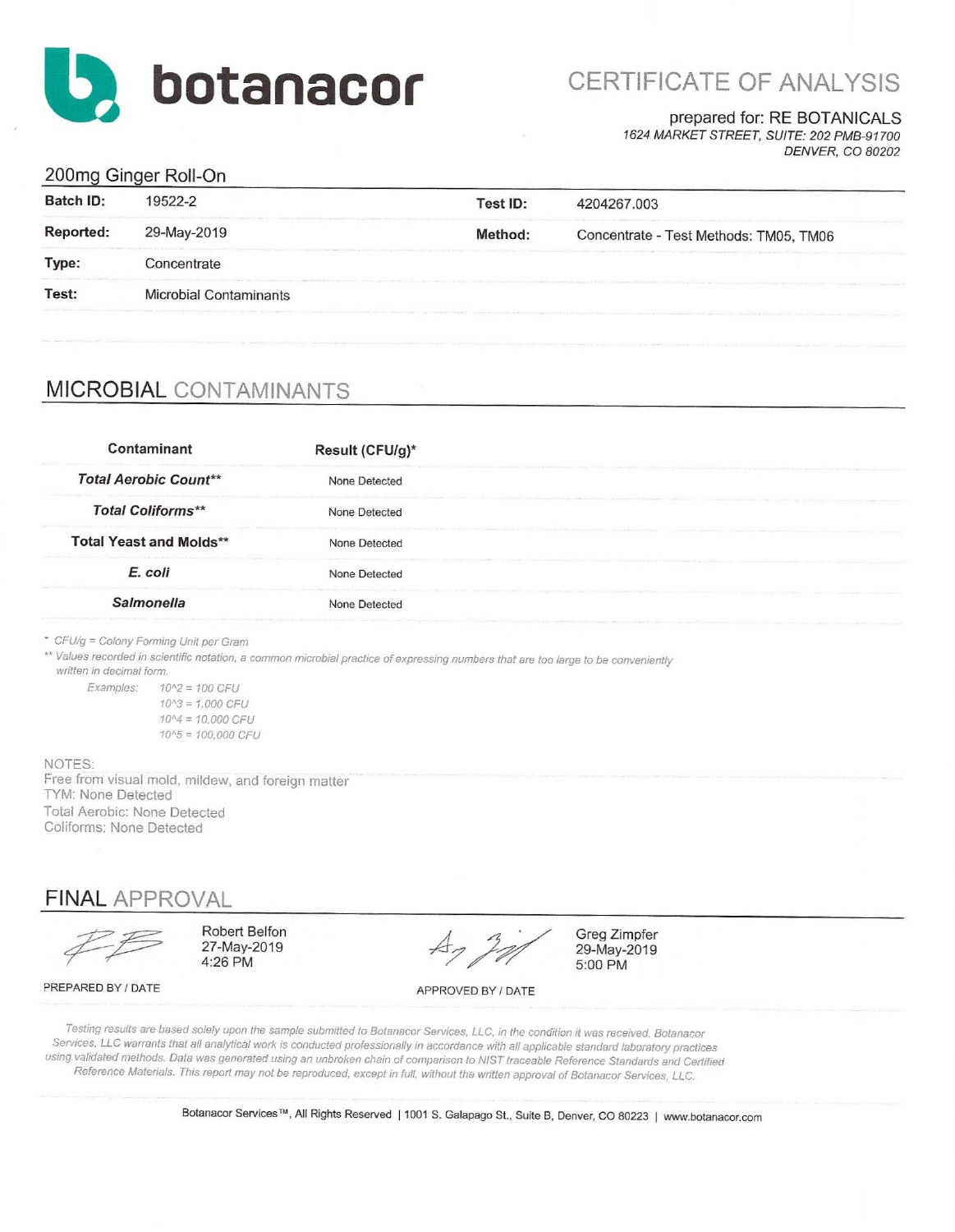

# RE BOTANICALS, INC.

| <b>Sample Name:</b>              | <b>RELIEF BODY OIL GINGER LIME</b>                       | <b>Eurofins Sample:</b>  | 8568218                       |
|----------------------------------|----------------------------------------------------------|--------------------------|-------------------------------|
| <b>Project ID</b>                | RE_BOTANIC-20190624-0007                                 | <b>Receipt Date</b>      | 10-Jun-2019                   |
| <b>PO Number</b>                 | <b>CVD</b>                                               | <b>Receipt Condition</b> | Ambient temperature           |
| <b>Lot Number</b>                | 19522-2                                                  | <b>Login Date</b>        | 24-Jun-2019                   |
| <b>Sample Serving Size</b>       |                                                          | <b>Date Started</b>      | 24-Jun-2019                   |
| <b>Analysis</b>                  |                                                          |                          | <b>Result</b>                 |
| <b>Metals Analysis by ICP-MS</b> |                                                          |                          |                               |
| Arsenic                          |                                                          |                          | <0.0788 ppm                   |
| Cadmium                          |                                                          |                          | <0.0197 ppm                   |
| Lead                             |                                                          |                          | <0.0197 ppm                   |
| Mercury                          |                                                          |                          | <0.00985 ppm                  |
|                                  | Multi-Residue Analysis for hemp products - 60+ compounds |                          |                               |
|                                  | Matrix Type - To Determine Limit of Quantification (LOQ) |                          | <b>High-Fat Food Matrices</b> |
| Abamectin                        |                                                          |                          | <0.05 mg/kg                   |
| Aldicarb                         |                                                          |                          | <0.05 mg/kg                   |
| Aldicarb sulfone (Aldoxycarb)    |                                                          |                          | <0.05 mg/kg                   |
| Aldicarb sulfoxide               |                                                          |                          | <0.05 mg/kg                   |
| Azoxystrobin                     |                                                          |                          | <0.05 mg/kg                   |
| <b>Bifenazate</b>                |                                                          |                          | <0.05 mg/kg                   |
| <b>Bifenthrin</b>                |                                                          |                          | <0.05 mg/kg                   |
| Carbaryl                         |                                                          |                          | <0.05 mg/kg                   |
| Carbofuran                       |                                                          |                          | <0.05 mg/kg                   |
| Carbofuran-3-hydroxy-            |                                                          |                          | <0.05 mg/kg                   |
| Chlorantraniliprole              |                                                          |                          | <0.05 mg/kg                   |
| Chlordane, cis-                  |                                                          |                          | <0.05 mg/kg                   |
| Chlordane, trans-                |                                                          |                          | <0.05 mg/kg                   |
| Chlorfenapyr                     |                                                          |                          | <0.05 mg/kg                   |
| Chlorpyrifos                     |                                                          |                          | <0.05 mg/kg                   |
| Coumaphos                        |                                                          |                          | <0.05 mg/kg                   |
| Cyfluthrin                       |                                                          |                          | non-analyzable                |
| Cypermethrin                     |                                                          |                          | non-analyzable                |
|                                  | Cyproconazole (2 diastereoisomers)                       |                          | $<$ 0.05 mg/kg                |
| Cyprodinil                       |                                                          |                          | <0.05 mg/kg                   |
| Dichlorvos                       |                                                          |                          | <0.05 mg/kg                   |
| Diclobutrazol                    |                                                          |                          | <0.05 mg/kg                   |
| Dipropetryn                      |                                                          |                          | <0.05 mg/kg                   |
| Disulfoton                       |                                                          |                          | <0.05 mg/kg                   |

Printed: 26-Jun-2019 3:43 pm Page 1 of 4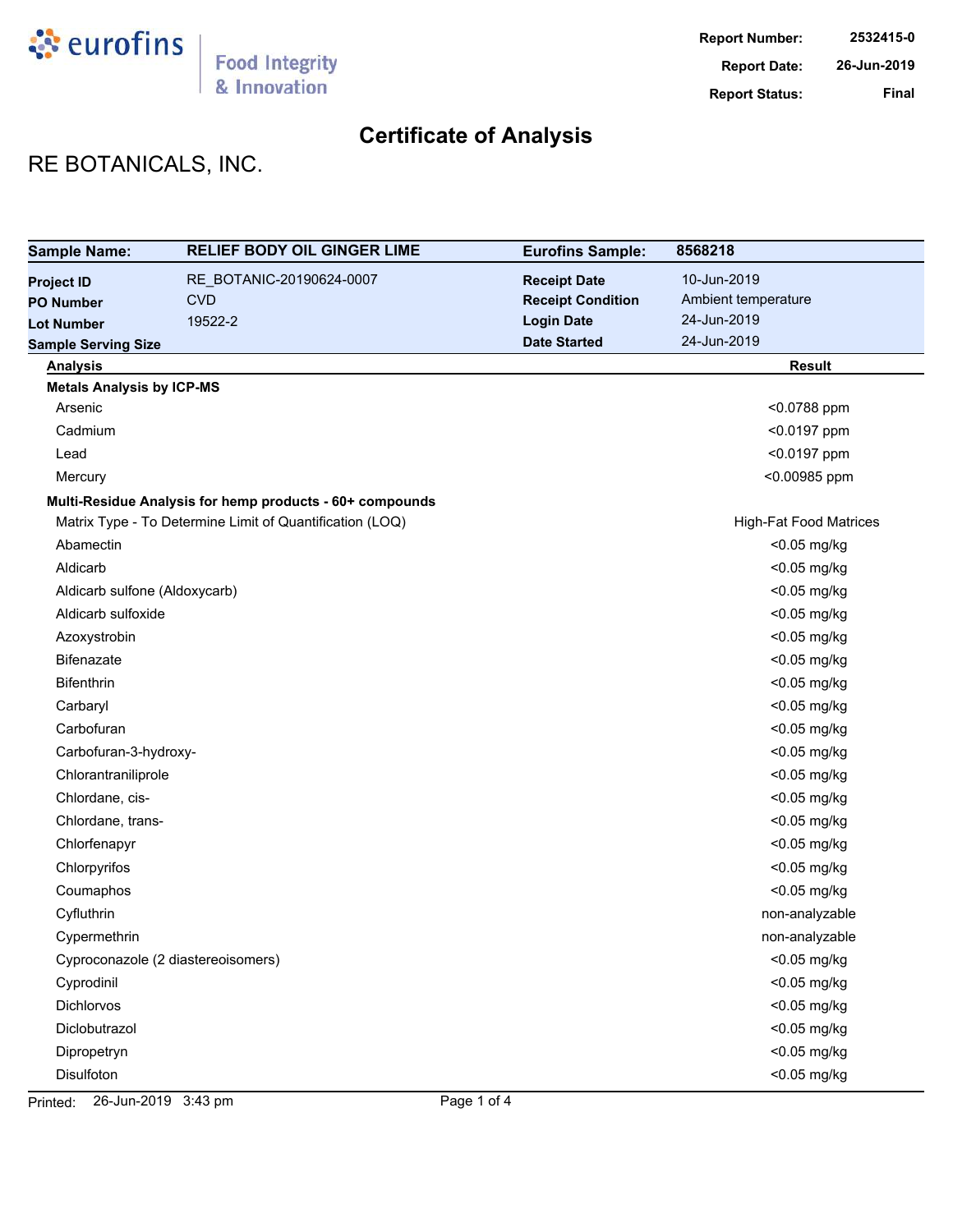

# RE BOTANICALS, INC.

| <b>Sample Name:</b>            | <b>RELIEF BODY OIL GINGER LIME</b>                       | <b>Eurofins Sample:</b>  | 8568218             |
|--------------------------------|----------------------------------------------------------|--------------------------|---------------------|
| <b>Project ID</b>              | RE BOTANIC-20190624-0007                                 | <b>Receipt Date</b>      | 10-Jun-2019         |
| <b>PO Number</b>               | <b>CVD</b>                                               | <b>Receipt Condition</b> | Ambient temperature |
| <b>Lot Number</b>              | 19522-2                                                  | <b>Login Date</b>        | 24-Jun-2019         |
| <b>Sample Serving Size</b>     |                                                          | <b>Date Started</b>      | 24-Jun-2019         |
| <b>Analysis</b>                |                                                          |                          | <b>Result</b>       |
|                                | Multi-Residue Analysis for hemp products - 60+ compounds |                          |                     |
| Endosulfan I (alpha-isomer)    |                                                          |                          | <0.05 mg/kg         |
| Endosulfan II (beta-isomer)    |                                                          |                          | <0.05 mg/kg         |
| Endosulfan sulfate             |                                                          |                          | <0.05 mg/kg         |
| Epoxiconazole                  |                                                          |                          | <0.05 mg/kg         |
| Ethiofencarb                   |                                                          |                          | <0.05 mg/kg         |
| Etofenprox                     |                                                          |                          | <0.05 mg/kg         |
| Etoxazole                      |                                                          |                          | <0.05 mg/kg         |
| Fenoxycarb                     |                                                          |                          | <0.05 mg/kg         |
| Fenpropathrin                  |                                                          |                          | <0.05 mg/kg         |
|                                | Fenvalerate/Esfenvalerate (sum of isomers)               |                          | non-analyzable      |
| Fipronil                       |                                                          |                          | <0.05 mg/kg         |
| Fipronil desulfinyl            |                                                          |                          | <0.05 mg/kg         |
| Fipronil sulfone               |                                                          |                          | <0.05 mg/kg         |
| Imazalil                       |                                                          |                          | <0.05 mg/kg         |
| Imidacloprid                   |                                                          |                          | <0.05 mg/kg         |
| Malathion                      |                                                          |                          | <0.05 mg/kg         |
| Methiocarb                     |                                                          |                          | <0.05 mg/kg         |
| Methiocarb sulfone             |                                                          |                          | <0.05 mg/kg         |
| Methiocarb sulfoxide           |                                                          |                          | <0.05 mg/kg         |
| Methomyl                       |                                                          |                          | <0.05 mg/kg         |
| Metolachlor                    |                                                          |                          | <0.05 mg/kg         |
| Mevinphos (E- and Z-isomers)   |                                                          |                          | <0.05 mg/kg         |
| Myclobutanil                   |                                                          |                          | <0.05 mg/kg         |
| Naled (Dibrom)                 |                                                          |                          | <0.05 mg/kg         |
| Paclobutrazol                  |                                                          |                          | <0.05 mg/kg         |
| Permethrin (sum of isomers)    |                                                          |                          | <0.05 mg/kg         |
| Propoxur                       |                                                          |                          | <0.05 mg/kg         |
| Pyrethrum (total)              |                                                          |                          | <0.50 mg/kg         |
| Spinetoram (spinosyns J and L) |                                                          |                          | <0.05 mg/kg         |
| Spinosad (spinosyns A and D)   |                                                          |                          | <0.05 mg/kg         |

Printed: 26-Jun-2019 3:43 pm Page 2 of 4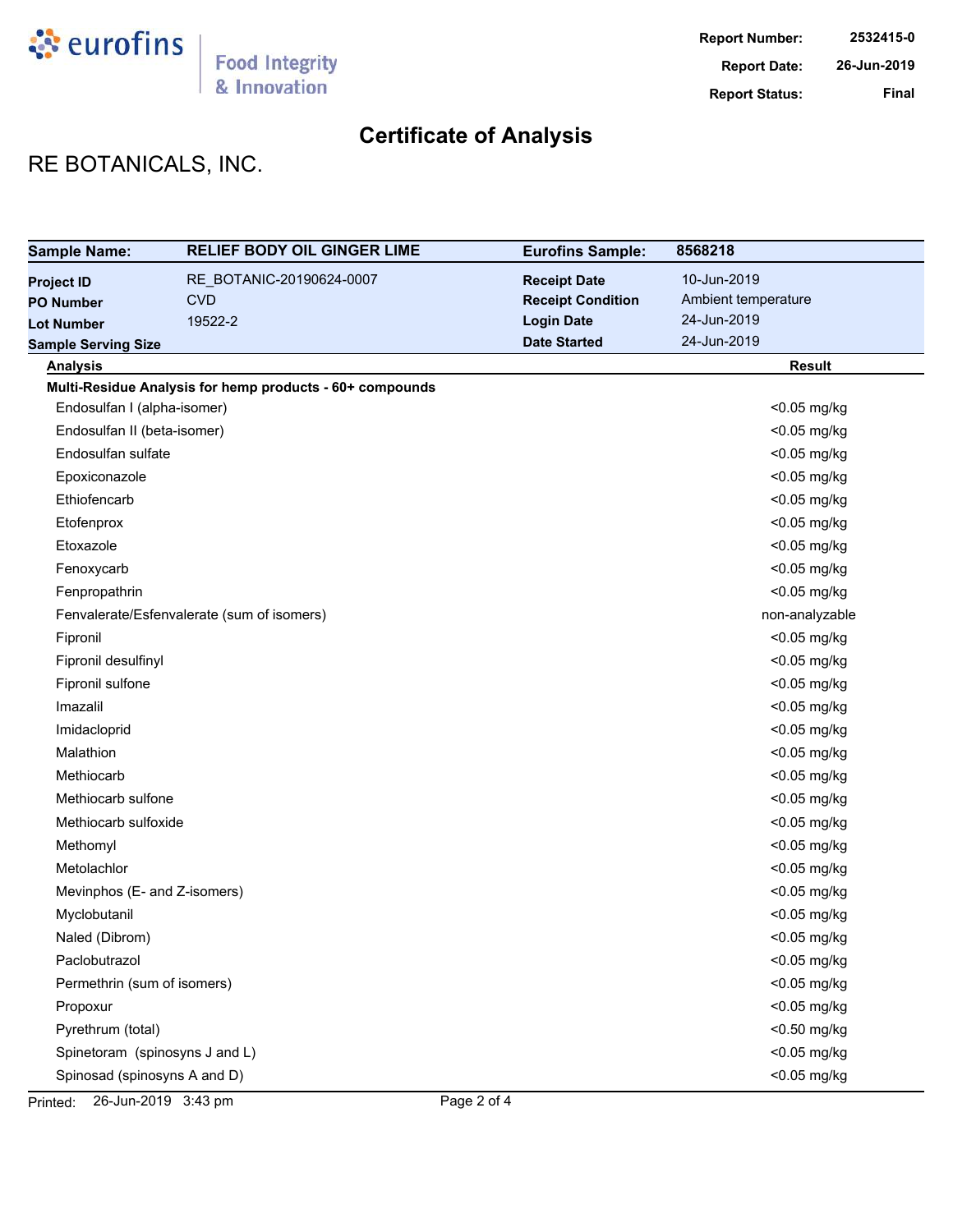

## RE BOTANICALS, INC.

| <b>Sample Name:</b>              | <b>RELIEF BODY OIL GINGER LIME</b>                       | <b>Eurofins Sample:</b>  | 8568218             |
|----------------------------------|----------------------------------------------------------|--------------------------|---------------------|
| <b>Project ID</b>                | RE BOTANIC-20190624-0007                                 | <b>Receipt Date</b>      | 10-Jun-2019         |
| <b>PO Number</b>                 | <b>CVD</b>                                               | <b>Receipt Condition</b> | Ambient temperature |
| <b>Lot Number</b>                | 19522-2                                                  | <b>Login Date</b>        | 24-Jun-2019         |
| <b>Sample Serving Size</b>       |                                                          | <b>Date Started</b>      | 24-Jun-2019         |
| <b>Analysis</b>                  |                                                          |                          | Result              |
|                                  | Multi-Residue Analysis for hemp products - 60+ compounds |                          |                     |
| Spirodiclofen                    |                                                          |                          | $<$ 0.05 mg/kg      |
| Spiromesifen                     |                                                          |                          | $<$ 0.05 mg/kg      |
| Spiromesifen enol                |                                                          |                          | $<$ 0.05 mg/kg      |
| Spirotetramat                    |                                                          |                          | $<$ 0.05 mg/kg      |
| Spiroxamine (2 diastereoisomers) |                                                          |                          | $<$ 0.05 mg/kg      |
| Tebuconazole                     |                                                          |                          | $<$ 0.05 mg/kg      |
| Thiabendazole                    |                                                          |                          | $<$ 0.05 mg/kg      |
| Thiabendazole-5-hydroxy-         |                                                          |                          | $<$ 0.05 mg/kg      |
| Thiacloprid                      |                                                          |                          | $<$ 0.05 mg/kg      |
| Trifloxystrobin                  |                                                          |                          | $<$ 0.05 mg/kg      |

### **Method References Testing Location**

### **Metals Analysis by ICP-MS (ICP\_MS\_B\_S) Food Integrity Innovation-Boulder**

Methods for the Determination of Metals in Environmental Standards - Supplement 1, EPA-600/R-94-111, May 1994.

"Determination of Metals and Trace Elements in Water and Wastes by Inductively Coupled Plasma-Mass Spectrometry", USEPA Method 200.8, Revision 5.1, EMMC Version.

### Multi-Residue Analysis for hemp products - 60+ compounds (PEST\_HEMP) **Food Integ. Innovation-Greenfield**

*Official Methods of Analysis*, *AOAC Official Method 2007.01*, Pesticide Residues in Foods by Acetonitrile Extraction and Partitioning with Magnesium Sulfate, AOAC INTERNATIONAL (modified).

*CEN Standard Method EN 15662*: Food of plant origin - Determination of pesticide residues using GC-MS and/or LC-MS/

MS following acetonitrile extraction/partitioning and clean-up by dispersive SPE - QuEChERS method.

List of the tested pesticides and their limits of quantification (LOQs) are available upon request.